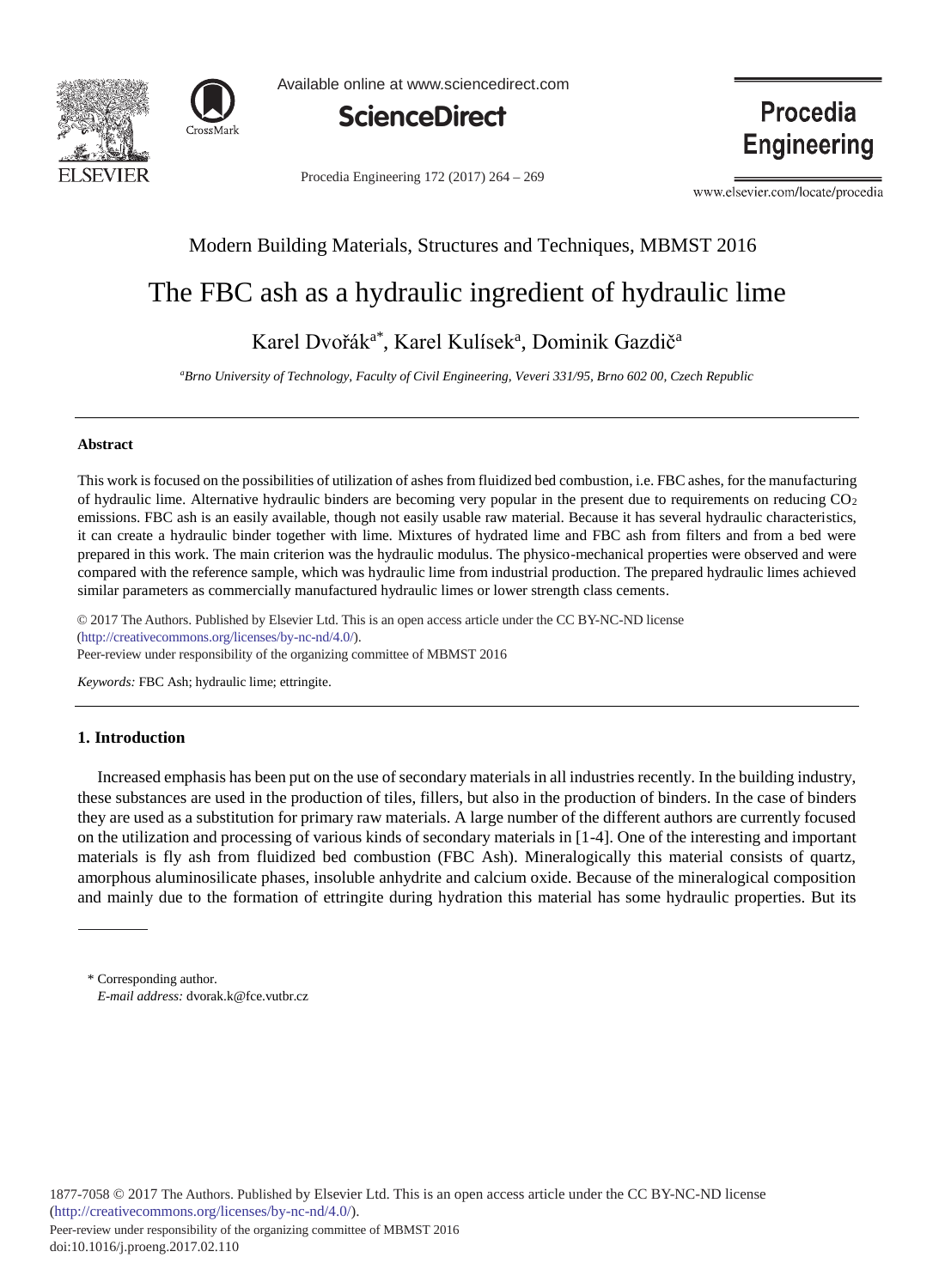direct use as a binder is highly risky mainly due to considerable thermodynamic instability of ettringite. However, it can be assumed that both of the basic properties of FBC ash, i.e. hydraulic properties and volumetric expansion, could be advantageously used in the preparation of hydraulic limes. FBC ash might improve the strength and volume stability of lime while maintaining good plasticity too [5]. Hydraulic limes are well defined in EN 459-1 [6]. Based on the hydraulic lime definition in this standard, the preparation of hydraulic lime based on FBC ash seems to be possible. The only problem may be the content of  $SO_3$ . The standard allows producing lime containing up to 3 %  $SO_3$ . However, the  $SO_3$  content can be increased up to 7 % while meeting test volume stability.

#### **2. Material and methods**

A total of eight samples of hydraulic limes were prepared in this work. Four samples based on FBC ash from the bed part of a furnace and four samples based on FBC ash from the filter part of a furnace were prepared. FBC ash has been produced by the power plant Tisova, for chemical composition, see Table 1.

Table 1. Chemical composition of the FBC Ashes Tisova.

|                                                 | SiO <sub>2</sub> | $Al_2O_3$ Fe <sub>2</sub> O <sub>3</sub> CaO SO <sub>3</sub> |  | Others |
|-------------------------------------------------|------------------|--------------------------------------------------------------|--|--------|
| Filter FBC ash 42.70 19.22 4.64 17.78 9.20 6.44 |                  |                                                              |  |        |
| Bed FBC ash                                     |                  | 36.68 18.70 7.22 20.80 8.62                                  |  | 7.95   |

First, granulometry was determined for FBC ash from the filter by the sieve test. The residues on the sieves 0.125; 0.09 and 0.063 mm were measured. The FBC ash from the bed had to be ground in a laboratory ball mill OM BRIO 20 to approximately the same residue on the 0.09 mm sieve. The hydraulic lime samples were created by mixing FBC ash and hydrated lime CL 90 S from the lime plant Vitosov. The mutual mixing ratio between the FBC ash and hydrated lime was first determined for hydraulic modulus of  $MH = 1.7$  and 3. These values correspond to the upper limit of the hydraulic modulus which determines strongly hydraulic limes. The FBC ash and lime ratios were calculated for both the selected hydraulic modules. Subsequently these ratios have been rounded to a technically acceptable value. For these rounded dose ratios, the degree of the lime saturation factor according to Kühl and hydraulic modules were re-calculated. The dose ratios and calculated values of the hydraulic modules and lime saturation factor are presented in Table 2.

| Parameter                  | $M_{\rm H} = 1.7$ |        | $M_{\rm H} = 3.0$                                     |                  |  |
|----------------------------|-------------------|--------|-------------------------------------------------------|------------------|--|
|                            |                   |        | Filter FBC ash Bed FBC ash Filter FBC ash Bed FBC ash |                  |  |
| Sample                     | F1.7              | L1.7   | F3.0                                                  | L <sub>3.0</sub> |  |
| FBC ash : lime ratio       | 1:1.25            | 1:1.25 | 1:2.5                                                 | 1:2.5            |  |
| Content of the FBC ash [%] | 44.5              | 44.5   | 28.5                                                  | 28.5             |  |
| Content of the lime [%]    | 55.5              | 55.5   | 71.5                                                  | 71.5             |  |
| Hydraulic modulus $M_H$    | 1.95              | 2.15   | 3.14                                                  | 2.90             |  |
| Lime saturation factor     | 1.06              | 0.93   | 1.46                                                  | 1.30             |  |

Table 2. The dose ratio of the FBC ash and hydrated lime.

The vertical laboratory homogenizer was used for homogenizing all the samples. Homogenization was carried out for 1 hour at about 20 kg. The technological properties have been determined for all the samples. At first, the residues on sieves 0.125; 0.09 and 0.063 mm were measured for all prepared mixtures. Next, the water/cement ratio, initial and final setting time according to CSN EN 196-3 [7] were determined. The prisms with dimensions of  $20 \times 20 \times 100$  mm were manufactured to determine the compressive strength. The samples were stored in two different conditions; wet and dry. In the wet conditions the relative humidity was higher than 90% and the temperature was 21°C. In the dry conditions the temperature was also 21  $\degree$ C but the relative humidity has been only 40 %. The compressive strength was determined at times 1, 3, 7, 14, 28 and 56 days.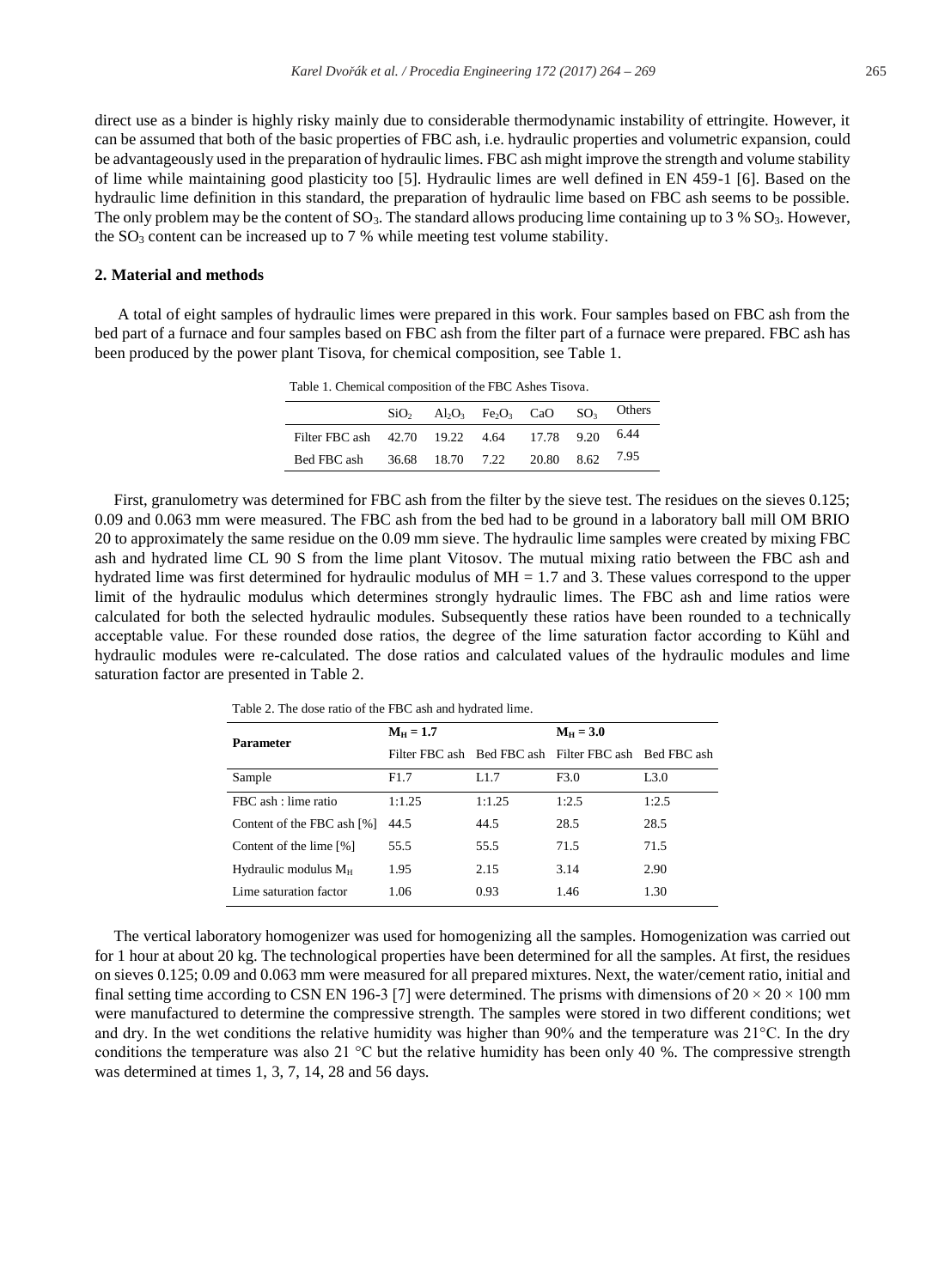Due to the higher content of  $SO_3$  in the mixtures, the samples were subjected to determination of soundness by the modified soundness test according to EN 459-2 article 5.3.2.3 [8]. Test specimens were placed in the same environments as the samples for determination of compressive strength. Expansion was assessed visually in accordance with the procedure specified in the standard. However, the test was extended onto the assessment of the shrinkage. The change in two perpendicular diameters of the testing lime cake before and after hardening was evaluated. Based on the technological tests results of the hydraulic limes which have been described above, the second step was done. The mixing ratio between FBC ash and hydrated lime was redistributed in favor of FBC ash, and the mixtures with an increased proportion of FBC ash were designed and prepared. The dose ratios and calculated values of the hydraulic modules and lime saturation factor are presented in Table 3.

| <b>Parameter</b>           | $M_H = 1.0$ |         | $M_{\rm H} = 1.3$                                     |        |  |  |
|----------------------------|-------------|---------|-------------------------------------------------------|--------|--|--|
|                            |             |         | Filter FBC ash Bed FBC ash Filter FBC ash Bed FBC ash |        |  |  |
| Sample                     | F1.0        | 1.1.0   | F1.3                                                  | L1.3   |  |  |
| FBC ash : lime ratio       | 1:0.625     | 1:0.625 | 1:0.83                                                | 1:0.83 |  |  |
| Content of the FBC ash [%] | 61.5        | 61.5    | 54.5                                                  | 54.5   |  |  |
| Content of the lime [%]    | 38.5        | 38.5    | 45.5                                                  | 45.5   |  |  |
| Hydraulic modulus $M_H$    | 1.02        | 0.94    | 1.26                                                  | 1.17   |  |  |
| Lime saturation factor     | 0.64        | 0.55    | 0.78                                                  | 0.69   |  |  |

Table 3. The dose ratio of the FBC ash and hydrated lime - additionally designed ratios.

The procedure of designing and testing the new mixtures was the same as in the previous case.

The same technological tests were carried out on the reference samples besides the newly designed hydraulic lime samples. The commercial hydraulic lime HL-5 (sample HV) and hydrated lime CL-90 -S Vitosov (Sample VV) were chosen as a reference.

#### **3. Results and discussion**

The results of the granulometry tests of the input materials are summarized in Table 4.

| Table 4. Granulometry of the input materials. |         |         |                                                        |  |  |  |  |  |  |  |
|-----------------------------------------------|---------|---------|--------------------------------------------------------|--|--|--|--|--|--|--|
| Monitored property                            |         |         | Hydrated lime (VV) Filter FBC ash Bed FBC ash (milled) |  |  |  |  |  |  |  |
| Residue on sieve [%]                          |         |         |                                                        |  |  |  |  |  |  |  |
| $0.125$ mm                                    | $0.0\%$ | $0.0\%$ | $0.0\%$                                                |  |  |  |  |  |  |  |
| $0.09$ mm                                     | 4.2%    | 2.1%    | 3.3%                                                   |  |  |  |  |  |  |  |
| $0.063$ mm                                    | 8.1%    | 5.2%    | 11.0%                                                  |  |  |  |  |  |  |  |

The residue on the sieve of 0.09 mm was chosen as the benchmark. For this size of sieve, the same values of the residue on sieve were achieved for both tested ashes. However, it is apparent that the FBC ash from the bed showed a significantly higher proportion of particles larger than 0.063 mm than the sample from the filter.

The results of the granulometric analysis of the homogenized mixtures and reference materials are shown in Tables 5 and 6.

Table 5. Granulometry of the hydraulic lime based on filter FBC ash.

| Monitored property HV VV F3.0 F1.7 F1.3 F1.0 |      |  |  |                               |  |  |  |  |  |  |
|----------------------------------------------|------|--|--|-------------------------------|--|--|--|--|--|--|
| Residue on sieve [%]                         |      |  |  |                               |  |  |  |  |  |  |
| $0.125$ mm                                   | 0.0% |  |  | $0.0\%$ 0.0% 0.0% 0.0% 0.0%   |  |  |  |  |  |  |
| $0.09$ mm                                    |      |  |  | 2.2% 4.2% 3.6% 3.3% 3.1% 2.9% |  |  |  |  |  |  |
| $0.063$ mm                                   | 4.2% |  |  | 8.1% 7.3% 6.8% 6.5% 6.2%      |  |  |  |  |  |  |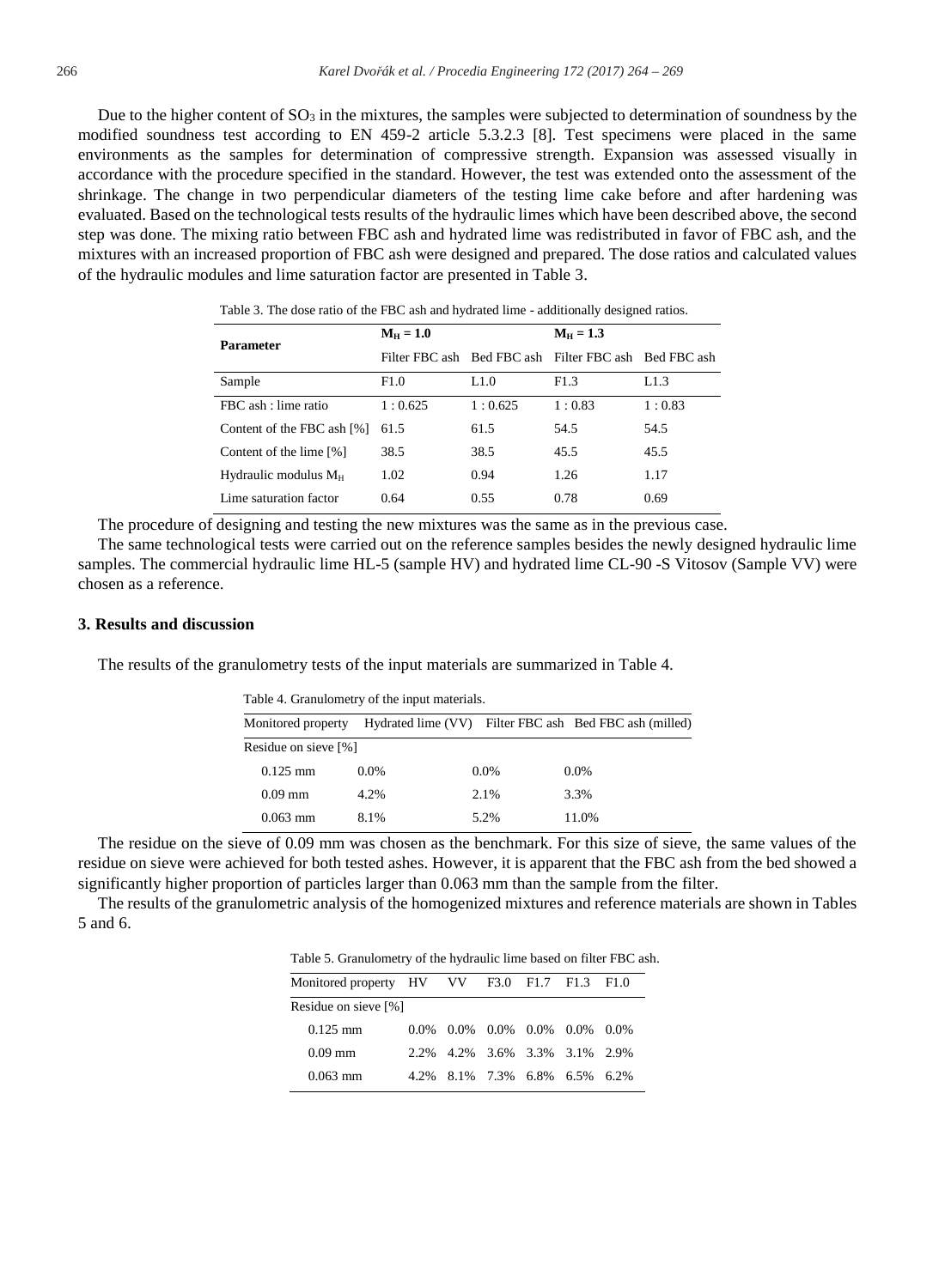Table 6. Granulometry of the hydraulic lime based on bed FBC ash.

| Monitored property   |  | HV VV L3.0 L1.7 L1.3 L1.0                               |  |
|----------------------|--|---------------------------------------------------------|--|
| Residue on sieve [%] |  |                                                         |  |
| $0.125$ mm           |  | $0.0\%$ $0.0\%$ $0.0\%$ $0.0\%$ $0.0\%$ $0.0\%$ $0.0\%$ |  |
| $0.09 \,\mathrm{mm}$ |  | 2.2% 4.2% 3.9% 3.8% 3.8% 3.6%                           |  |
| $0.063$ mm           |  | 4.2% 8.1% 9.5% 10.2% 10.8% 11.1%                        |  |

The results correspond to the input material properties. The samples based on FBC ash from the bed contained fewer fine particles than the samples based on filter ash. This phenomenon then influenced the results of physical and mechanical tests.

The values of water cement ratio of the samples with ash from bed were significantly lower than in the case of the samples based on filter FBC ash, see Table 7 and 8.

Table 7. Water/cement ratio and setting time of the Filter FBC ash based lime.

| Monitored property                                          | HV VV F3.0 F1.7 F1.3 F1.0     |  |  |  |
|-------------------------------------------------------------|-------------------------------|--|--|--|
| Water/cement ratio                                          | 0.58 0.95 0.72 0.71 0.81 0.86 |  |  |  |
| Initial setting time [h:min] 1:35 46:00 1:40 1:30 1:30 1:45 |                               |  |  |  |
| Final setting time [h:min] 8:30 72:00 18:30 7:30 13:15 9:30 |                               |  |  |  |

Table 8. Water/cement ratio and setting time of the Bed FBC ash based lime.

| Monitored property                                            | HV VV L3.0 L1.7 L1.3 L1.0     |  |  |
|---------------------------------------------------------------|-------------------------------|--|--|
| Water/cement ratio                                            | 0.58 0.95 0.67 0.60 0.66 0.62 |  |  |
| Initial setting time [h:min] 1:35 46:00 2:30 2:20 3:30 5:45   |                               |  |  |
| Final setting time [h:min] 8:30 72:00 20:00 18:30 18:45 17:45 |                               |  |  |

No correlation relation among the samples with different mixing ratio of the two basic components and their water/cement ratio has been found. The reason was probably the fact that samples with higher content of hydrated lime than ash behaved more like lime than cement and the testing method seemed to be inappropriate in this case, because the method prescribed in the standard for determining water cement ratio of hydraulic limes by Vicat apparatus is designed for cement and materials similar to cement. The second negative effect was the strong thixotropic behavior of the samples.

Likewise, the Vicat apparatus was not suitable for the setting time determination of the samples with predominant content of lime. Therefore it can be said that the closest setting time to the reference hydraulic lime HL5 was achieved by sample F1.7 which is based on filter FBC ash. A positive finding was that none of the tested mixtures exceeded setting time of 20 hours.

The results of physical and mechanical tests of both types of mixtures in the two different environments are presented in Tables 9 to 12.

| Monitored property          | HV     | <b>VV</b> | F3.0   | F <sub>1.7</sub> | F1.3   | F1.0   |
|-----------------------------|--------|-----------|--------|------------------|--------|--------|
| Soundness                   |        |           |        |                  |        |        |
| expansion after 28 days     | passed | passed    | passed | passed           | passed | passed |
| shrinkage after 28 days [%] | 5.3    | 7.2       | 3.0    | 3.2              | 3.1    | 3.0    |
| Compressive strength [MPa]  |        |           |        |                  |        |        |
| 1 day                       | 1.5    | 0.0       | 0.6    | 0.9              | 0.5    | 0.5    |
| 3 days                      | 2.9    | 0.6       | 1.1    | 1.2              | 1.4    | 1.3    |
| 7 days                      | 3.8    | 0.7       | 1.3    | 2.2              | 1.6    | 1.6    |
| 14 days                     | 5.5    | 1.0       | 1.9    | 3.0              | 2.2    | 2.0    |
|                             |        |           |        |                  |        |        |

Table 9. Technological properties, Filter FBC ash, dry conditions.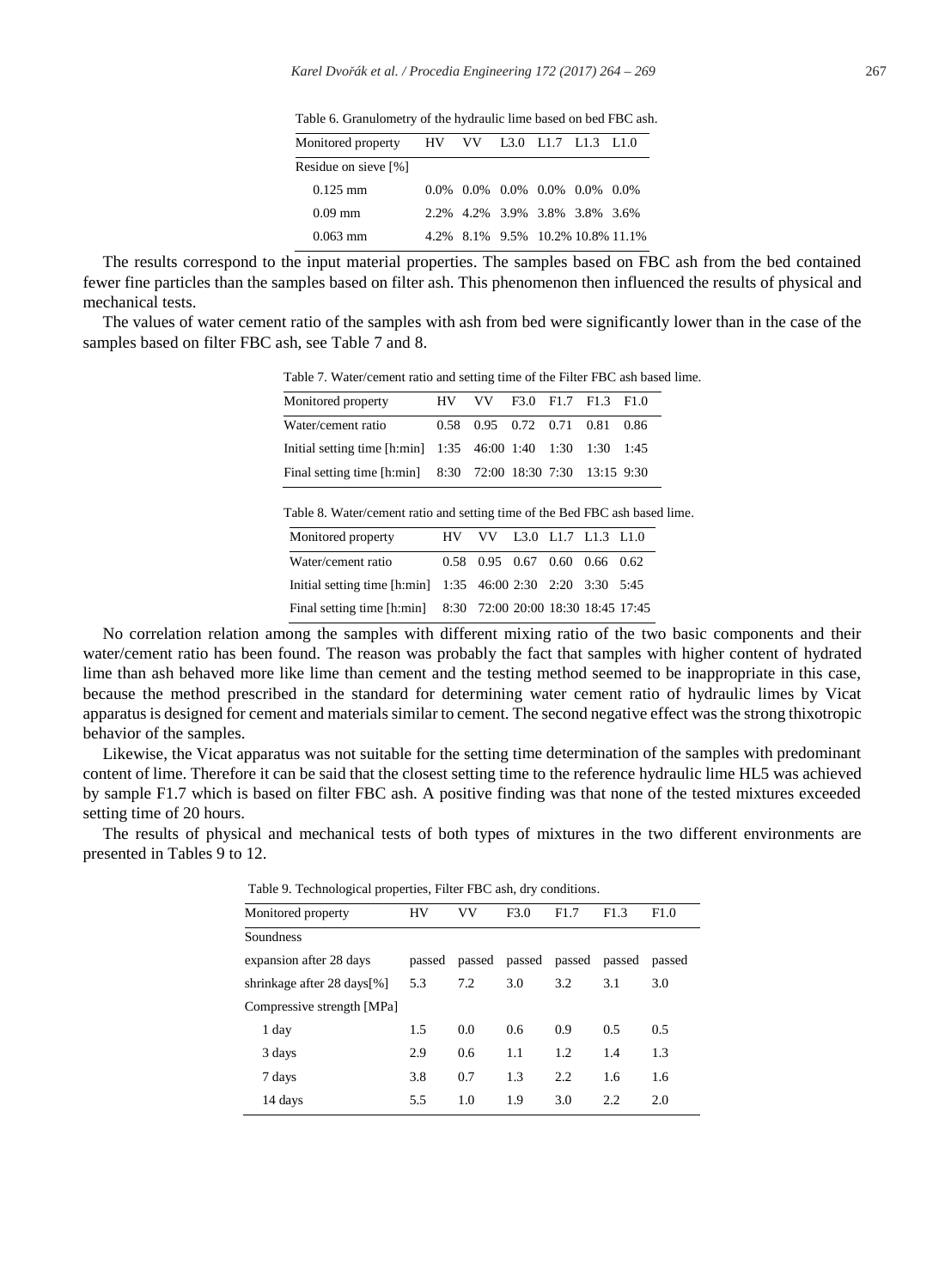| 28 days |  | 5.8 2.1 2.1 3.6 2.5 2.4 |  |  |
|---------|--|-------------------------|--|--|
| 56 days |  | 6.3 2.9 2.7 4.7 3.3 3.8 |  |  |

| <u>racio 10: 100morogram properties, 1 met 150 asii, wet conditions:</u> |        |        |        |      |               |                  |  |  |  |
|--------------------------------------------------------------------------|--------|--------|--------|------|---------------|------------------|--|--|--|
| The monitored property                                                   | HV     | VV     | F3.0   | F1.7 | F1.3          | F <sub>1.0</sub> |  |  |  |
| Soundness                                                                |        |        |        |      |               |                  |  |  |  |
| expansion after 28 days                                                  | passed | $\sim$ | passed |      | passed passed | passed           |  |  |  |
| shrinkage after 28 days [%]                                              | 2.3    |        | 1.4    | 1.5  | 1.1           | 0.9              |  |  |  |
| Compressive strength [MPa]                                               |        |        |        |      |               |                  |  |  |  |
| 1 day                                                                    | 1.6    |        | 0.7    | 0.8  | 0.5           | 0.5              |  |  |  |
| 3 days                                                                   | 2.5    |        | 1.1    | 1.4  | 1.0           | 1.5              |  |  |  |
| 7 days                                                                   | 4.1    |        | 2.1    | 4.5  | 3.1           | 3.9              |  |  |  |
| 14 days                                                                  | 7.0    |        | 3.2    | 7.2  | 4.4           | 6.4              |  |  |  |
| 28 days                                                                  | 10.9   |        | 5.2    | 11.3 | 6.8           | 9.0              |  |  |  |
| 56 days                                                                  | 15.4   |        | 6.2    | 11.5 | 9.8           | 12.6             |  |  |  |
|                                                                          |        |        |        |      |               |                  |  |  |  |

Table 10. Technological properties, Filter FBC ash, wet conditions.

Table 11. Technological properties, Bed FBC ash, dry conditions.

| 1.1.0                              |
|------------------------------------|
|                                    |
| passed passed passed passed passed |
| 3.8                                |
|                                    |
| 0.4                                |
| 0.8                                |
| 1.5                                |
| 3.0                                |
| 3.5                                |
| 4.6                                |
|                                    |

Table 12. Technological properties, Bed FBC ash, wet conditions.

| The monitored property     | HV       | VV             | L3.0 | L1.7                        | L1.3 | L1.0 |
|----------------------------|----------|----------------|------|-----------------------------|------|------|
| Soundness                  |          |                |      |                             |      |      |
| expansion after 28 days    | passed - |                |      | passed passed passed passed |      |      |
| shrinkage after 28 days[%] | 2.3      |                | 1.4  | 0.8                         | 0.6  | 0.4  |
| Compressive strength [MPa] |          |                |      |                             |      |      |
| 1 day                      | 1.6      |                | 0.7  | 0.8                         | 0.5  | 0.4  |
| 3 days                     | 2.5      | $\overline{a}$ | 1.0  | 1.3                         | 1.0  | 1.0  |
| 7 days                     | 4.1      | $\overline{a}$ | 1.6  | 2.7                         | 2.1  | 2.5  |
| 14 days                    | 7.0      | $\overline{a}$ | 3.7  | 5.5                         | 4.0  | 5.0  |
| 28 days                    | 10.9     | $\overline{a}$ | 6.0  | 11.5                        | 9.5  | 11.5 |
| 56 days                    | 15.4     |                | 9.9  | 16.8                        | 18.3 | 19.7 |

As regards compressive strength, the samples based on filter FBC ash achieved slightly higher initial value, both in dry and in wet conditions than the samples with ash from the bed. However, after 28 days of hydration, the situation was rather opposite. The compressive strength of the samples with FBC ash from the bed was slightly higher compared